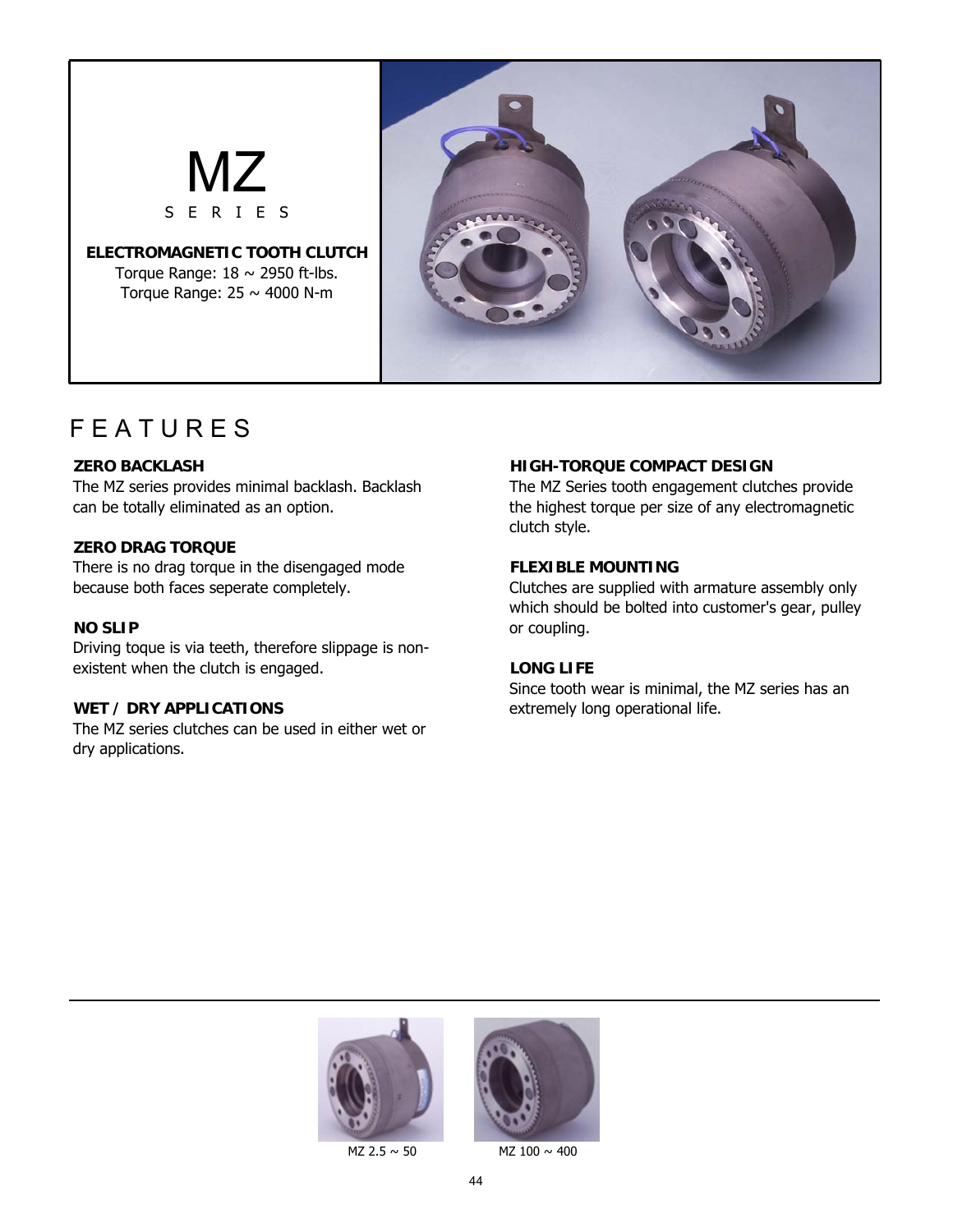MZ

# EM Tooth Clutch

Types: 2.5, 5, 10, 16, 25, 50

[ EM: Electromagnet ]



Models 2.5, 5, 10

Models 16, 25, 50

| <b>MZ</b>                    |                                   | Dry Type                | 2.5D                       | <b>5D</b>                | <b>10D</b>       | <b>16D</b>       | <b>25D</b>       | <b>50D</b> |  |  |
|------------------------------|-----------------------------------|-------------------------|----------------------------|--------------------------|------------------|------------------|------------------|------------|--|--|
|                              |                                   | Wet Type                | 2.5W                       | 5W                       | <b>10W</b>       | <b>16W</b>       | <b>25W</b>       | <b>50W</b> |  |  |
| Static Torque [ft-lbs / N-m] |                                   |                         | 37/50<br>18/25<br>74 / 100 |                          | 118/160          | 184 / 250        | 369 / 500        |            |  |  |
|                              |                                   | Voltage [DC-V]          |                            | 24                       |                  |                  |                  |            |  |  |
| Coil<br>$(20^{\circ}C)$      | Current [A]                       |                         | 0.63                       | 0.96                     | 1.25             | 1.46             | 1.67             | 2.08       |  |  |
|                              | Resistance $\lceil \Omega \rceil$ |                         | 38.4                       | 25                       | 19.2             | 16.5             | 14.4             | 11.5       |  |  |
|                              | Wattage [W]                       |                         | 15<br>60                   | 23                       | 30               | 35               | 40               | 50         |  |  |
| Armature                     |                                   | Pull-In Time [ms]       |                            | 70                       | 90               | 100              | 140              | 170        |  |  |
|                              | Release Time [ms]                 |                         | 60                         | 70                       | 90               | 100              | 140              | 170        |  |  |
| Max Allowable Speed [rpm]    |                                   |                         | 5000                       | 4500                     | 3800             | 3500             | 3200             | 2700       |  |  |
| Max Engagement Speed [rpm]   |                                   |                         | 38                         | 34                       | 28               | 26               | 24               | 20         |  |  |
|                              | Moment of Inertia (J)             | Rotor                   | 2.5                        | $\overline{5}$           | 11               | 21.3             | 35               | 94.5       |  |  |
| [ $kg$ -cm <sup>2</sup> ]    |                                   | Armature                | 2.5                        | 4.5                      | 8.3              | 15.3             | 29               | 60         |  |  |
| Bore [mm]                    |                                   | d <sub>H7</sub>         | 20                         | 25                       | 30               | 35               | 40               | 50         |  |  |
|                              | Key Way [mm]                      | b <sub>E9</sub>         | 5                          | $\overline{7}$           | $\overline{7}$   | 10               | 10               | 12         |  |  |
|                              |                                   | $t + 0.15/-0$           | 22                         | 28                       | 33               | 38.5             | 43.5             | 53.5       |  |  |
|                              |                                   | A                       | 75                         | 85                       | 100              | 110              | 120              | 140        |  |  |
|                              |                                   | Bh <sub>7</sub>         | 62                         | 70                       | 84               | 90               | 98               | 112        |  |  |
|                              |                                   | C <sub>H7</sub>         | 38                         | 45                       | 50               | 65               | 65               | 70         |  |  |
|                              |                                   | D                       | 29                         | 34                       | 40               | 46               | 51               | 62         |  |  |
|                              |                                   | E                       | 54                         | 58                       | 63               | 68               | 73               | 88         |  |  |
|                              |                                   | F                       | 6                          | 6                        | 6                | 6                | 6                | 10         |  |  |
|                              |                                   | G<br>H                  | 16                         | 16                       | 16               | 16               | 16               | 24         |  |  |
|                              | <b>Dimensions</b><br>[mm]         |                         | $\overline{5.5}$           | $\overline{5.5}$         | $\overline{5.5}$ | $\overline{5.5}$ | $\overline{5.5}$ | 8.5        |  |  |
|                              |                                   |                         | 4x4.5                      | 4x5.5                    | 4x6.5            | 6x5.5            | 6x6.5            | 6x8.5      |  |  |
|                              |                                   |                         | 8                          | 10                       | 13               | 10               | 13               | 16         |  |  |
|                              |                                   | $\mathbf{J}$            | $\overline{50}$            | $\overline{58}$          | 68               | $\overline{78}$  | 82               | 92         |  |  |
|                              |                                   | Κ                       | 4.8                        | 5.8                      | 5.8              | 7.8              | 7.8              | 9.8        |  |  |
|                              |                                   |                         | 67                         | 72                       | 75               | 82               | 92               | 112        |  |  |
|                              |                                   | M                       | 52                         | 55                       | 57               | 62               | 70               | 85         |  |  |
|                              |                                   | $\mathsf{N}$            | 13.7                       | 15.5                     | 16.5             | 18.5             | 20.5             | 25.5       |  |  |
|                              |                                   | ${\sf P}$               | 3                          | 3                        | 3                | 3                | 3                | 3          |  |  |
|                              |                                   | Q                       | $\overline{2}$             | $\overline{2}$           | $\overline{2}$   | $\overline{2}$   | $\overline{2}$   | 2.9        |  |  |
|                              |                                   | ${\sf R}$               | $\blacksquare$             | $\overline{\phantom{a}}$ | 0.5              | 0.5              | $\mathbf{1}$     |            |  |  |
|                              |                                   | $\overline{\mathsf{T}}$ | 5                          | 6                        | 7                | 7                | $\overline{8}$   | 10         |  |  |
| Weight [lbs / kg]            |                                   | 3.3 / 1.5               | 4.4 / 2.0                  | 6.6 / 3.0                | 8.8 / 4.0        | 11/5             | 19/9             |            |  |  |

[ Included parts & accessories : surge protector ] [ 1" = 25.4mm ]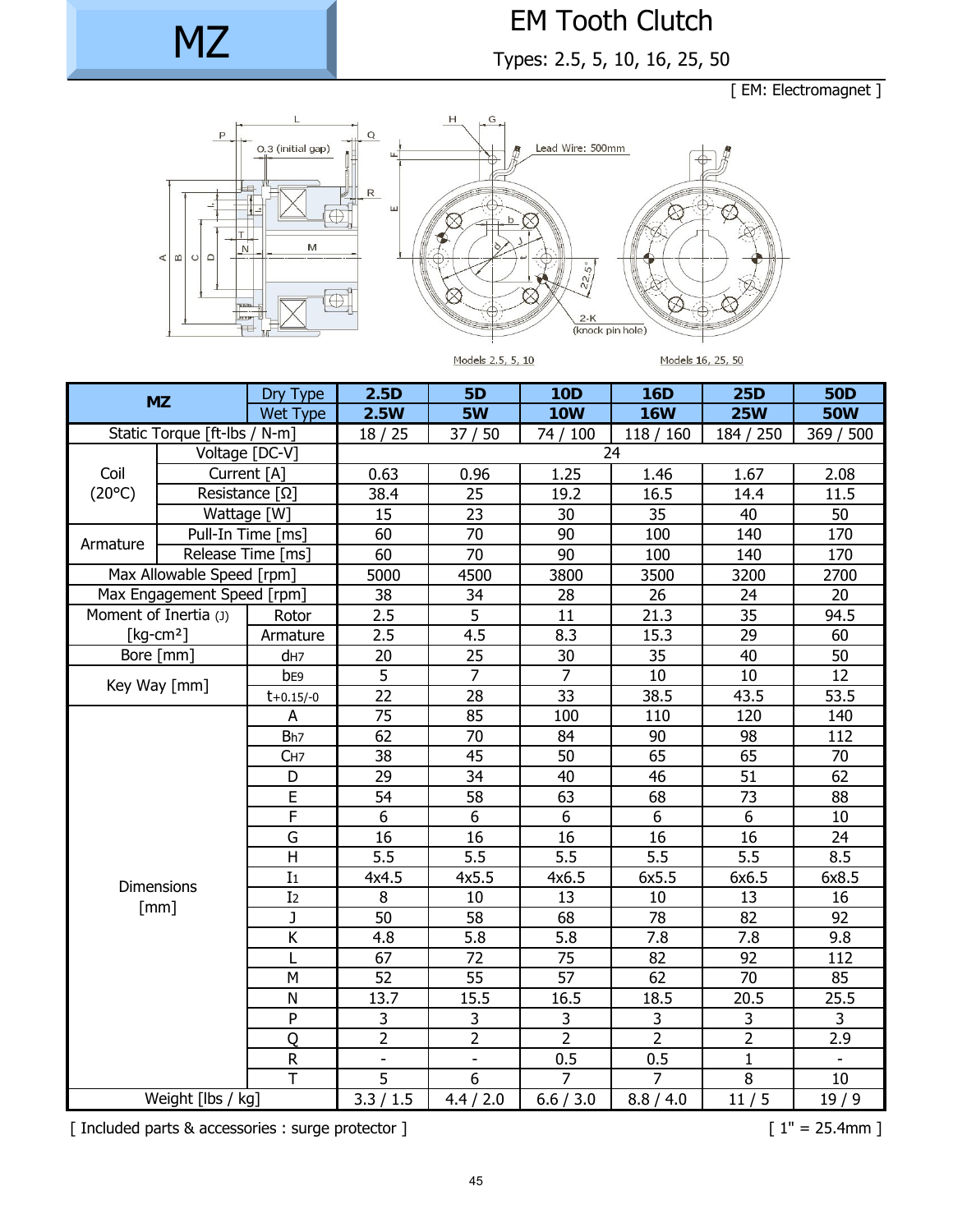# MZ

# EM Tooth Clutch

Types: 100, 160, 250, 400

 $\mathbb{R}$   $\leq$  $\circ$ 





| $\overline{\text{MZ}}$       |                            |                     | 100              | 160             | 250                     | 400              |  |  |
|------------------------------|----------------------------|---------------------|------------------|-----------------|-------------------------|------------------|--|--|
| Static Torque [ft-lbs / N-m] |                            |                     | 738 / 1000       | 1180 / 1600     | 1844 / 2500             | 2950 / 4000      |  |  |
|                              |                            | Voltage [DC-V]      | 24               |                 |                         |                  |  |  |
| Coil<br>$(20^{\circ}C)$      | Current [A]                |                     | 2.67             | 3.33            | 3.75                    | 4.13             |  |  |
|                              | Resistance $[\Omega]$      |                     | 9                | 7.2             | 6.4                     | $\overline{5.8}$ |  |  |
|                              | Wattage [W]                |                     | 65               | 80              | 90                      | 100              |  |  |
| Armature                     |                            | Pull-In Time [ms]   | 250              | 300             | 380                     | 450              |  |  |
|                              | Release Time [ms]          |                     | 250              | 300             | 350                     | 400              |  |  |
| Max Allowable Speed [rpm]    |                            |                     | 2200             | 2000            | 1600                    | 1400             |  |  |
|                              | Max Engagement Speed [rpm] |                     | $\mathbf 0$      | $\mathbf 0$     | $\mathbf 0$             | $\mathbf 0$      |  |  |
|                              | Moment of Inertia (J)      |                     | $\overline{275}$ | 480             | 1210                    | 1670             |  |  |
| [ $kg$ -cm <sup>2</sup> ]    |                            | Armature            | 220              | 490             | 920                     | 1440             |  |  |
| Bore [mm]                    |                            | d <sub>H7</sub>     | 60               | $\overline{70}$ | 90                      | 100              |  |  |
|                              | Key Way [mm]               |                     | 15               | $\overline{18}$ | $\overline{24}$         | 28               |  |  |
|                              |                            | $t + 0.15/-0$       | 65               | $\overline{76}$ | $\overline{98}$         | 109              |  |  |
|                              |                            | A                   | $\overline{175}$ | 196             | 237                     | 258              |  |  |
|                              |                            |                     | 140              | 160             | 185                     | 208              |  |  |
|                              |                            | CH7                 | 90               | 100             | 130                     | 140              |  |  |
|                              |                            | D                   | 80               | $\overline{92}$ | 120                     | 126              |  |  |
|                              |                            | E <sub>h8</sub>     | 154              | 176             | 209                     | 229              |  |  |
|                              |                            | F                   | $\overline{5}$   | $\overline{5}$  | $\overline{5}$          | $\overline{5}$   |  |  |
|                              |                            | G<br>H              | 136              | 156             | 190                     | $\overline{210}$ |  |  |
|                              |                            |                     | M8-12            | M8-12           | M10-20                  | M10-20           |  |  |
| <b>Dimensions</b><br>[mm]    |                            | I <sub>1</sub>      | $8 - 11$         | $8 - 13$        | $6 - 18$                | $8 - 18$         |  |  |
|                              |                            | I <sub>2</sub><br>J | $\overline{20}$  | $\overline{24}$ | $\overline{30}$         | 30               |  |  |
|                              |                            |                     | 118              | 136             | 155                     | 175              |  |  |
|                              |                            | K                   | 11.7             | 15.5            | 15.5                    | 15.5             |  |  |
|                              |                            | $\overline{L}$      | 130              | 134             | 150                     | 160              |  |  |
|                              |                            | M                   | $\overline{90}$  | 90              | 100                     | 105              |  |  |
|                              |                            | N                   | 40               | $\overline{44}$ | 50                      | $\overline{55}$  |  |  |
|                              |                            | P                   | $\overline{3}$   | $\overline{4}$  | $\overline{\mathbf{4}}$ | $\overline{4}$   |  |  |
|                              |                            | ${\sf R}$           | 23.5             | $\overline{25}$ | $\overline{27}$         | 30               |  |  |
| $\overline{\mathsf{S}}$      |                            |                     | $0.3 - 0.5$      | $0.4 \sim 0.6$  | $0.6 \sim 0.8$          | $0.6 - 0.8$      |  |  |
| Weight [lbs / kg]            |                            |                     | 37/17            | 55/25           | 77 / 35                 | 97 / 44          |  |  |

[ Included parts & accessories : surge protector ] [ 1" = 25.4mm ]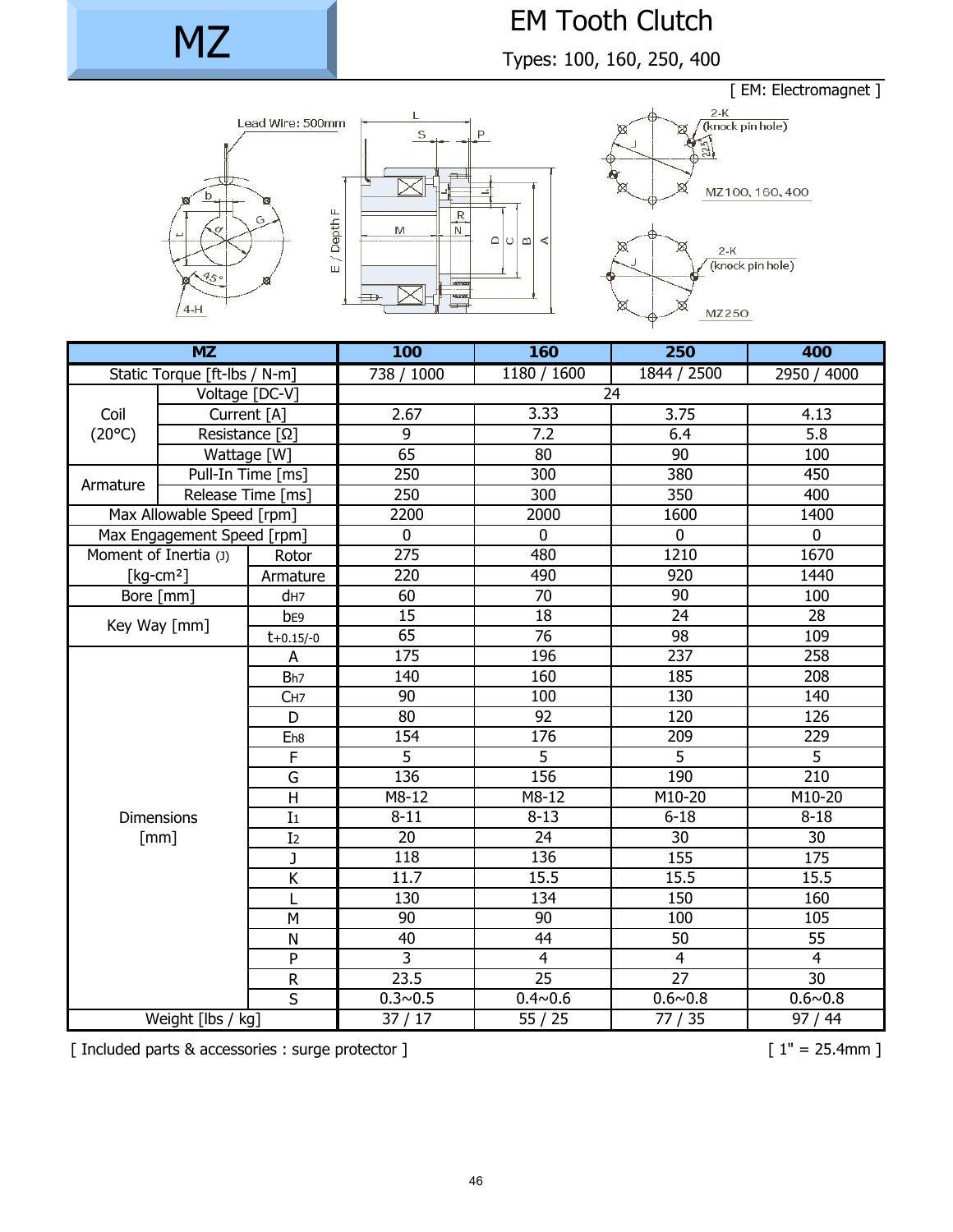## MZ: TYPICAL INSTALLATION

Models 2.5~50



## Models 100~400

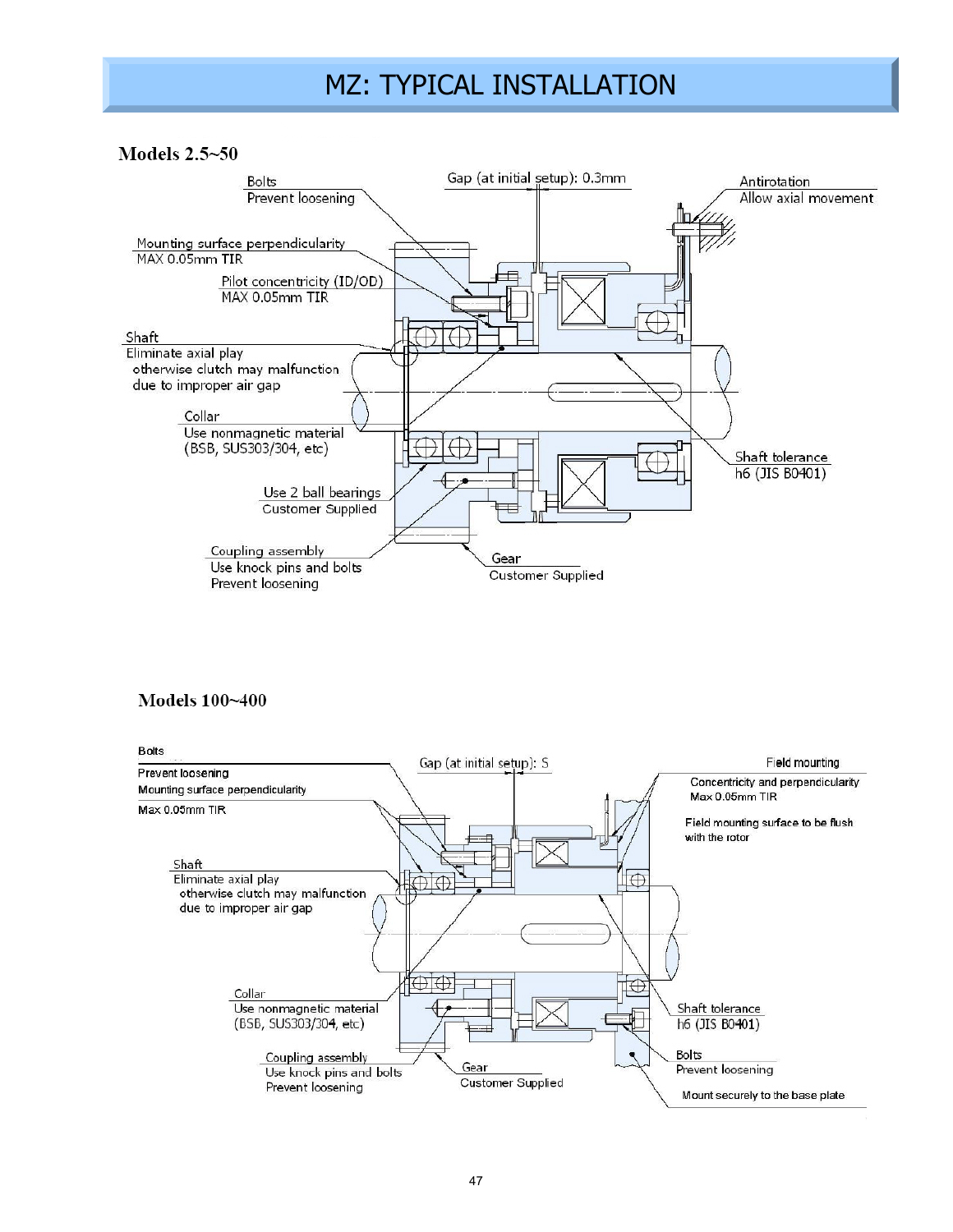# MZ: TORQUE CHARACTERISTIC